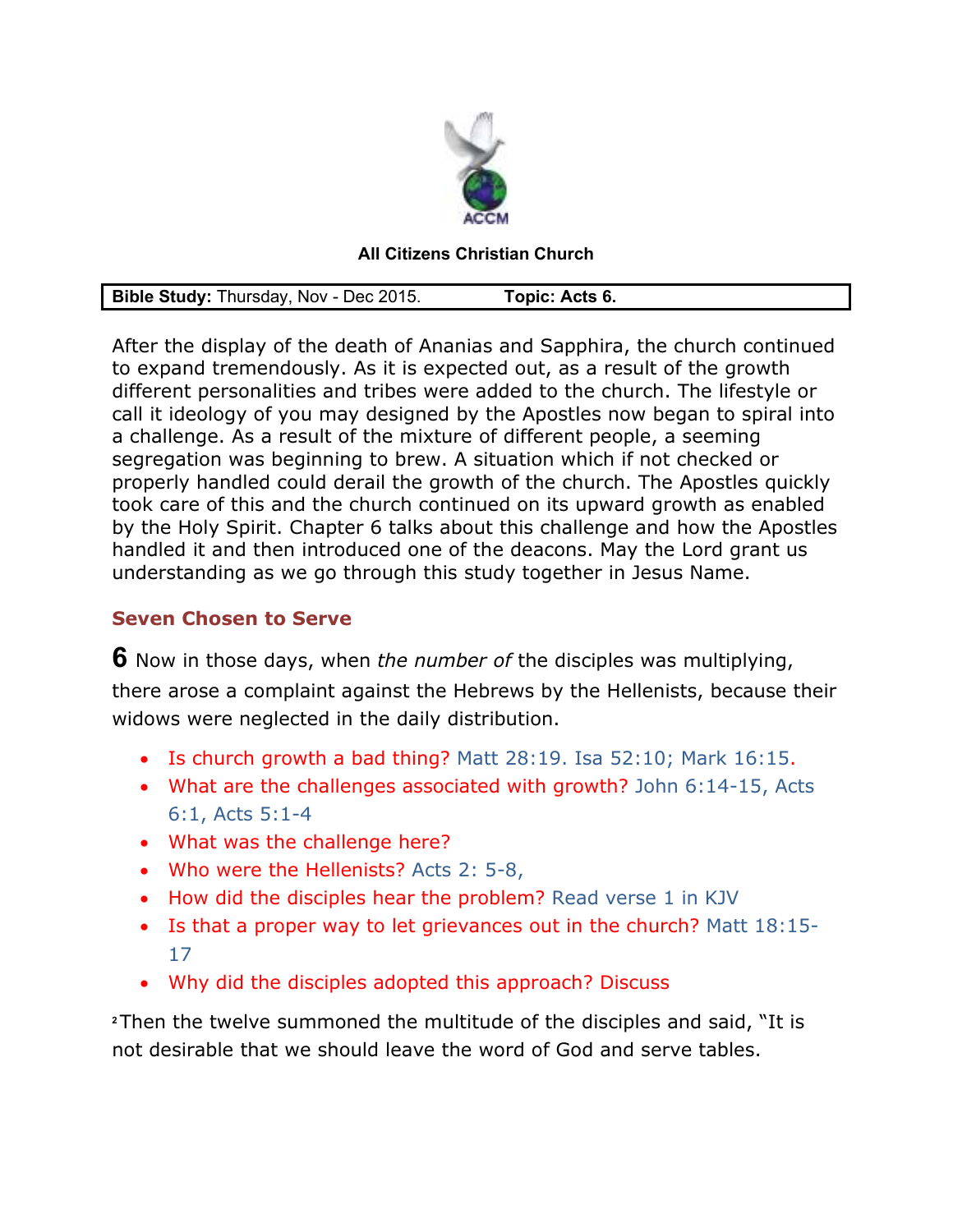- How did the disciples choose to solve the problem? Act 4:32, 34, 2:44. They called the entire assembly. Note that this was the first time they were doing this. This is called participatory leadership. It enables all to take ownership of the growth or the church.
- Is this the only pattern for getting issues solved in church?
- Why do you think this pattern resolved the problem to the satisfaction of everyone?
- What is the difference between this and democracy? Answer is in the next verse.

**<sup>3</sup>**Therefore, brethren, seek out from among you seven men of *good* reputation, full of the Holy Spirit and wisdom, whom we may appoint over this business; **4** but we will give ourselves continually to prayer and to the ministry of the word."

- What were the qualities required from these people. I Tim 3:8-13
- What is the work of deacons (diakonos) that required that they have these qualities? They were to wait on the people and their job was not just to share food but it involved Facilities management, benevolence, finances, Ushering and Logistics.
- These qualities fall into three categories: Moral, spiritual and practical.
- Do you think the average church is lacking in these qualities today? Compare with II Tim 3:1-5

**<sup>5</sup>**And the saying pleased the whole multitude. And they chose Stephen, a man full of faith and the Holy Spirit, and Philip, Prochorus, Nicanor, Timon, Parmenas, and Nicolas, a proselyte from Antioch, **6** whom they set before the apostles; and when they had prayed, they laid hands on them.

- Of all the Deacons chosen, were they all Jews? Verse 5
- How many were Hellenists and how many were pure Hebrews? Did the disciples use the quota system here?
- In our days will some churches accept these choices?
- What is the laying of hands supposed to serve here? Hint: Acts 2:1-4.
- Why was it important for the Apostles to lay hands on the seven after they have been selected? Did it really matter?
- What is the importance of laying on of hands. I Tim 4:14, II Tim 1:6.
- What does 1 Tim 5:22 mean therefore?